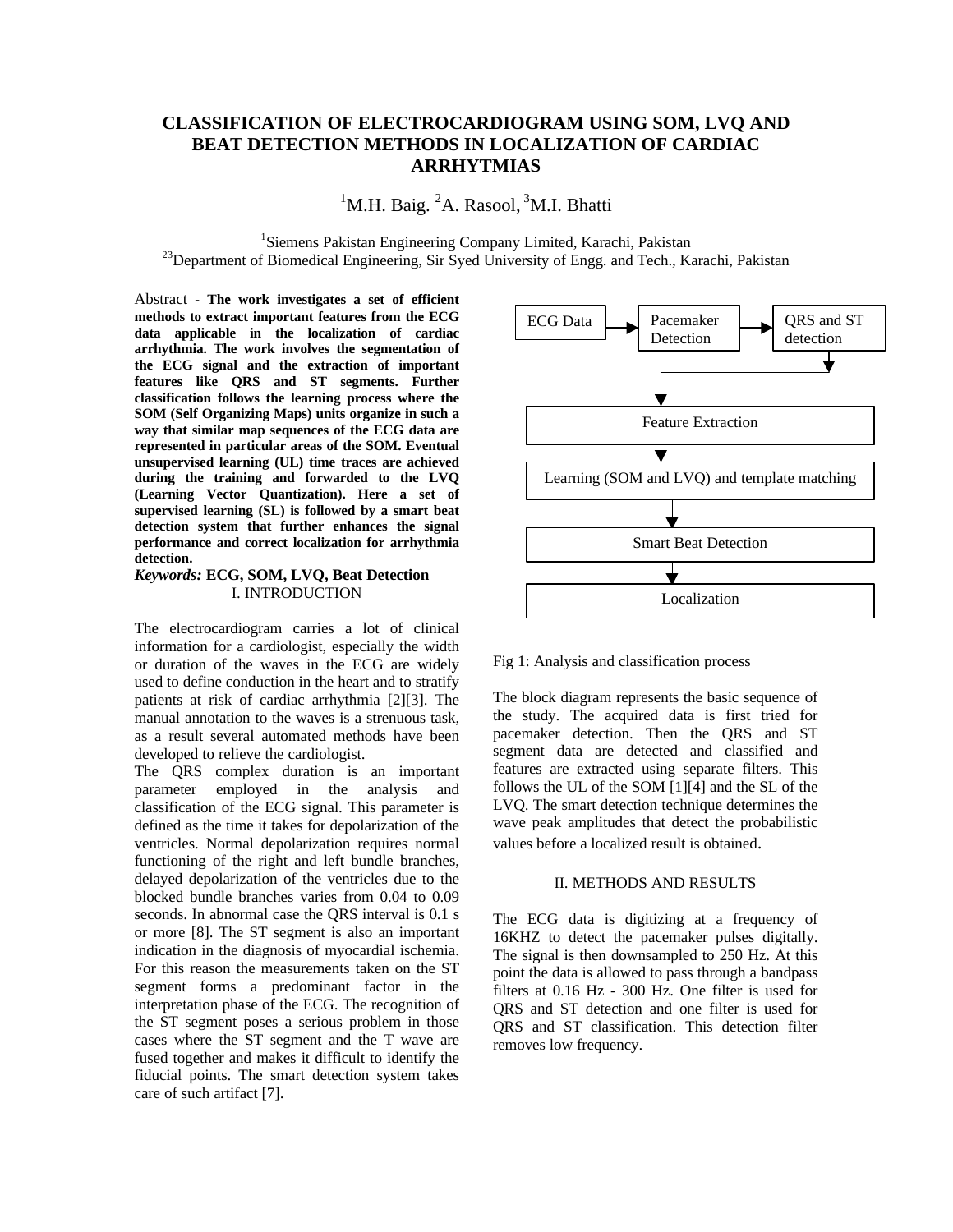| <b>Report Documentation Page</b>                                                                                                                                                                                                                  |                           |                         |                                                    |  |
|---------------------------------------------------------------------------------------------------------------------------------------------------------------------------------------------------------------------------------------------------|---------------------------|-------------------------|----------------------------------------------------|--|
| <b>Report Date</b><br>25OCT2001                                                                                                                                                                                                                   | <b>Report Type</b><br>N/A | Dates Covered (from to) |                                                    |  |
| <b>Title and Subtitle</b><br>Classification of Electrocardiogram Using SOM, LVQ and Beat<br>Detection Methods in Localization of Cardiac Arrhytmias                                                                                               |                           |                         | <b>Contract Number</b>                             |  |
|                                                                                                                                                                                                                                                   |                           |                         | <b>Grant Number</b>                                |  |
|                                                                                                                                                                                                                                                   |                           |                         | <b>Program Element Number</b>                      |  |
| Author(s)                                                                                                                                                                                                                                         |                           |                         | <b>Project Number</b>                              |  |
|                                                                                                                                                                                                                                                   |                           |                         | <b>Task Number</b>                                 |  |
|                                                                                                                                                                                                                                                   |                           |                         | <b>Work Unit Number</b>                            |  |
| Performing Organization Name(s) and Address(es)<br>Siemens Pakistan Engineering Company Limited, Karachi,<br>Pakistan                                                                                                                             |                           |                         | <b>Performing Organization Report Number</b>       |  |
| <b>Sponsoring/Monitoring Agency Name(s) and Address(es)</b><br>US Army Research Development & Standardization Group<br>(UK) PSC 803 Box 15 FPO AE 09499-1500                                                                                      |                           |                         | <b>Sponsor/Monitor's Acronym(s)</b>                |  |
|                                                                                                                                                                                                                                                   |                           |                         | <b>Sponsor/Monitor's Report Number(s)</b>          |  |
| <b>Distribution/Availability Statement</b><br>Approved for public release, distribution unlimited                                                                                                                                                 |                           |                         |                                                    |  |
| <b>Supplementary Notes</b><br>Papers from the 23rd Annual International conference of the IEEE Engineering in Medicine and Biology Society,<br>October 25-28, 2001, held in Istanbul, Turkey. See also ADM001351 for entire conference on cd-rom. |                           |                         |                                                    |  |
| <b>Abstract</b>                                                                                                                                                                                                                                   |                           |                         |                                                    |  |
| <b>Subject Terms</b>                                                                                                                                                                                                                              |                           |                         |                                                    |  |
| <b>Report Classification</b><br>unclassified                                                                                                                                                                                                      |                           |                         | <b>Classification of this page</b><br>unclassified |  |
| <b>Classification of Abstract</b><br>unclassified                                                                                                                                                                                                 |                           | UU                      | <b>Limitation of Abstract</b>                      |  |
| <b>Number of Pages</b><br>4                                                                                                                                                                                                                       |                           |                         |                                                    |  |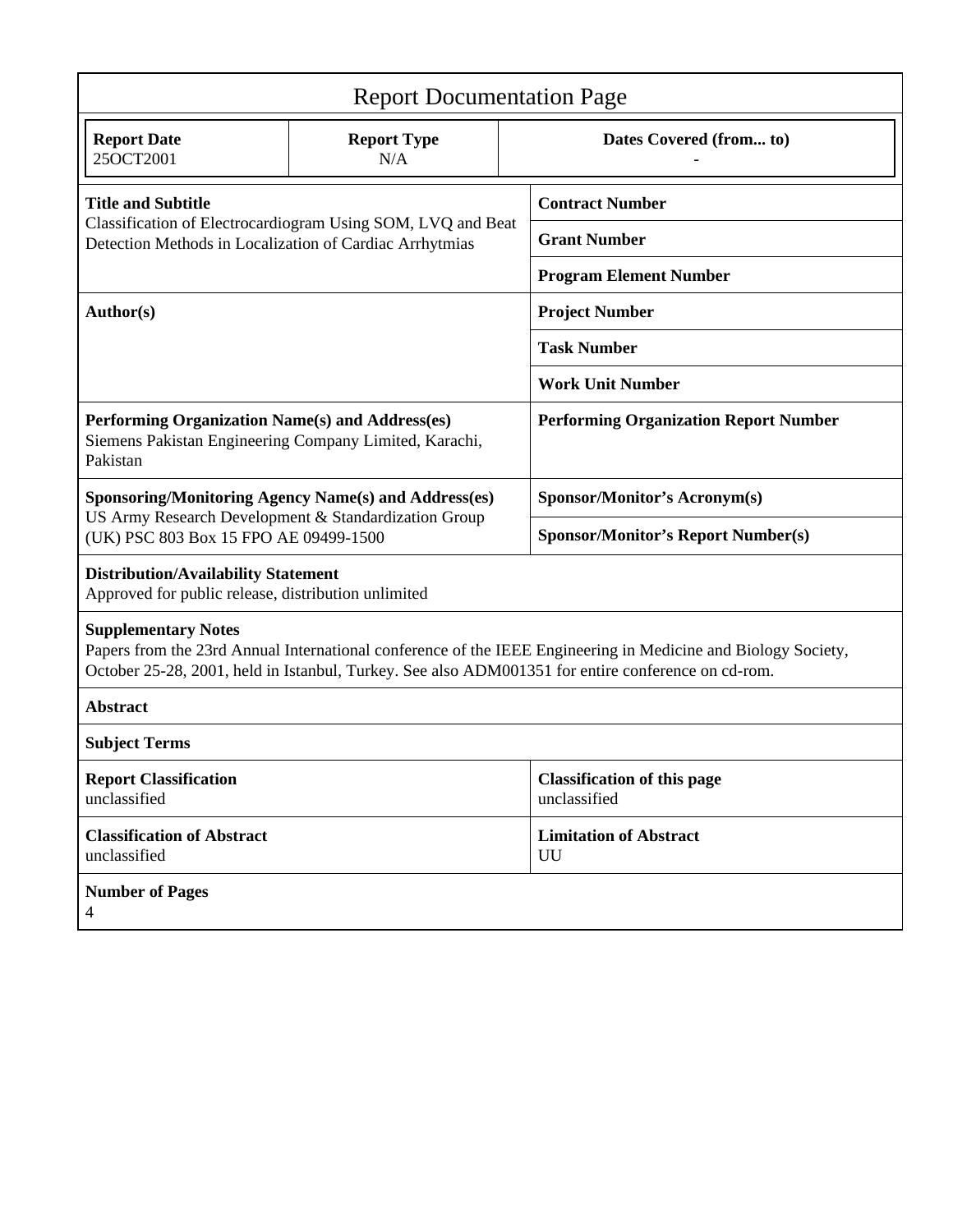### *A. SOM training*

Altogether, 33 recordings were obtained from 10 different patients during catheter pace mapping were used to train the Self-Organizing Map. From each recording, three representative QRS and ST complexes were selected. The selected QRS and ST complexes were sampled at 5 ms interval and suitably resealed [5]. This resulted in more than 1500 different potential maps. The scaled maps were then used as input for further processing. In this study the input structure for the Self organizing is based on sampled QRS and ST complexes obtained from recordings during ventricular pacing. Every cell on the SOM represents a potential map on the body surface. Due to the limitation of four pages, only QRS complex recordings can be discussed.

A parametric reference vector mi is associated with every node. A data vector x is compared to all reference vectors in any metric and the best matching node is defined, e.g., by the smallest Euclidean distance between the data vector and any of the reference vectors. During learning, those nodes that are topographically close in the array up to a certain distance will activate each other to learn from the same input,

# $mi(t + 1) = mi(t) + hci(t)[x(t) - mi(t)]$

where t is an integer representing time, and  $h_{ci}(t)$  is the so called neighborhood kernel describing the neighborhood that is updated around the bestmatching node. Several suitable kernels can be used, e.g. a so-called bubble kernel or a gaussian kernel, relating to different ways of determining the activating cells. The kernel also includes the learning rate parameter  $\alpha(t)$ .

The development of a SOM during the learning process is shown in Fig 2. After random initialization of the reference vectors (initial phase), self-organization of the map starts (middle phase), and spreads over the network (final phase).





Fig 2: SOM development during training Initialization (initial phase), 120 epochs (middle phase) and 1375 epochs (final phase)

The organization of a fully trained SOM is presented in Fig. 3 (top phase). The zero was fixed to the center of the SOM. It is demonstrated that the map direction is changing smoothly on the SOM. In all teaching runs, the SOM organized to a good quality representation of the endocardium i.e. adjacent points on the endocardium mapped to adjacent points on the SOM. Moreover, the fully trained SOM do not include any meaningless or random maps. Of all teaching runs, the SOM that resulted in the lowest quantization error of the test set was chosen to be used in the classification.

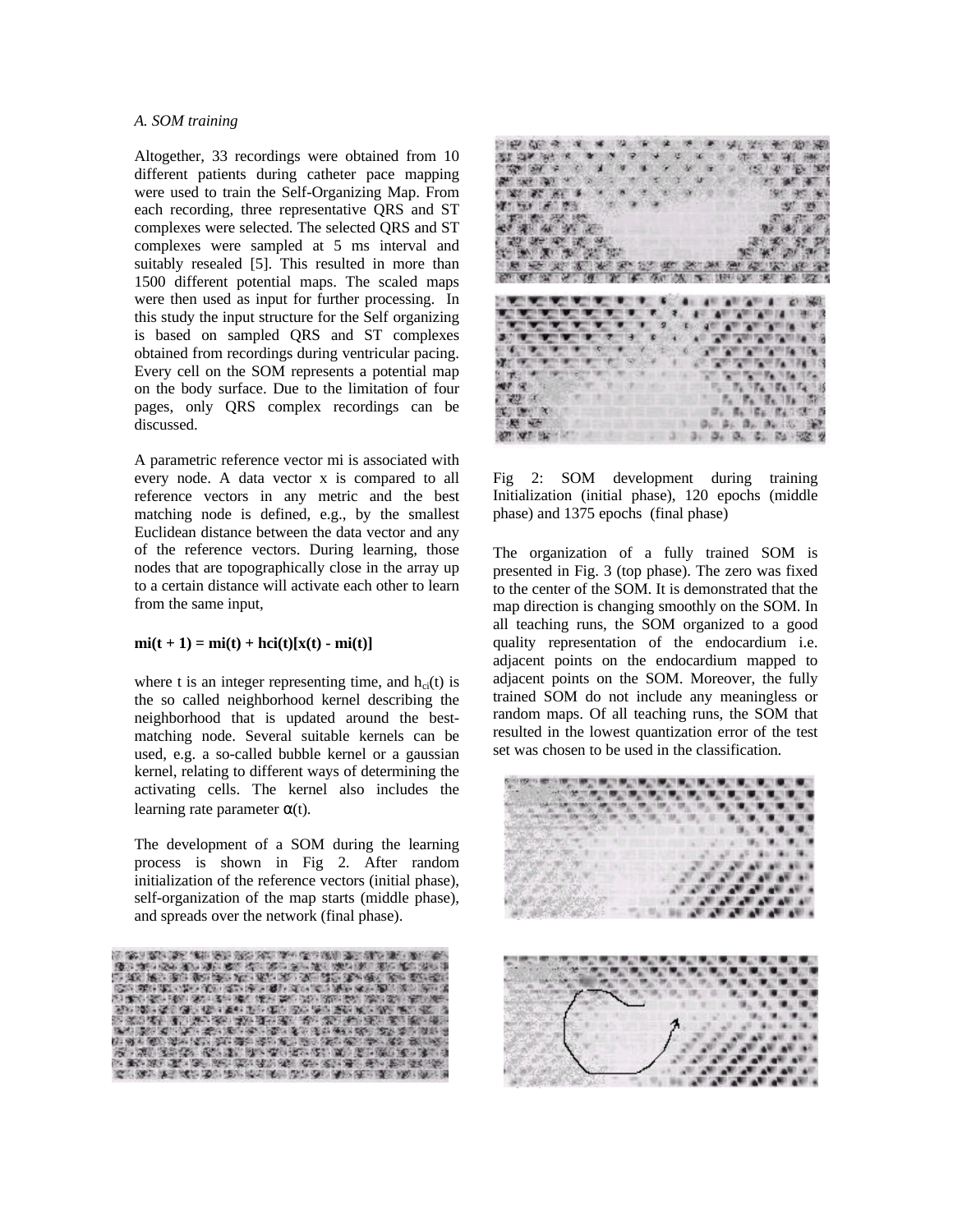Fig 3: Fully trained SOM (top), QRS trajectory of a paced ventricular beat on SOM (bottom)

#### *B. QRS Trajectories on the SOM*

When a new potential map is presented to the trained SOM, the matching node is found. Tracing the best matching nodes for potential maps during the paced QRS results in a trajectory on the SOM units, as shown in Fig. 3.

### *C. LVQ Input*

The time tracings of the paced beats on the SOM were quantified for subsequent localization of the pacing site as follows: For each node of the SOM the shortest distance between the codebook vector associated with that node and the data vectors of the given sequence were calculated. After logarithmic scaling a distribution of distances over the SOM is obtained. This distribution in the following is referred to as QRS distance map. Two QRS and ST distance maps from different pacing locations are presented

In Fig. 4 bright nodes are closer to a particular sequence data vector from the sequence than dark nodes. The distance maps of all paced beats are used as input for a LVQ classifier.



Fig 4: QRS distance maps of two paced beats from different locations of the heart

### *D. LVQ Classification and Localization*

In the LVQ algorithm, vector quantization is used to directly define the class borders according to the nearest neighbor rule [5]. The accuracy of the LVQ classification depends on the number of codebook vectors assigned to each class as well as on the proper learning rate.

The accuracy of LVQ classification for different pacing locations is shown in Table I. The pacing locations (L1-L17) is used in this study were similar to those defined by Josephson et al. [6]. The position of the catheter was controlled by biplane fluoroscopy. An overall accuracy of 77.1% for the correct pacing location was achieved. It has to be taken into account that also adjacent pacing sites provide a useful first estimation of the pacing location.

#### *III. Smart Beat Detection*

The established knowledge base is used along with the pre-feeded data of width, polarity, shape, ST duration, St area and R-R interval etc. Probabilistic comparison is done which determine the normal and abnormal beat. The patient's CDB was 100ms and the incoming beat was 120ms. The normal beat width would be 120/100=1.2. For a normal beat a probability of 56% was obtained which is normal and a probability of 84% was obtained for ventricular beats. Each of the probabilistic values are determined for each parameter. The class with the highest likelihood is considered as the final class.

TABLE I

| <b>PACING</b>   | <b>NUMBER OF</b>   | <b>RECOGNITION</b> |
|-----------------|--------------------|--------------------|
| <b>LOCATION</b> | <b>PACED BEATS</b> | <b>ACCURACY %</b>  |
| LI              | 19                 | 49                 |
| L2              | 19                 | 50.2               |
| L <sub>3</sub>  | 7                  | 49.1               |
| L4              | 15                 | 93                 |
| L <sub>5</sub>  | 3                  | 99                 |
| L6              | 10                 | 100                |
| L8              | 3                  | 100                |
| L <sub>9</sub>  | 8                  | 75.1               |
| L12             | 19                 | 33.7               |
| L17             | 20                 | 100                |
| L19             | 22                 | 100                |
| ALL             | 145                | 77.1               |

#### *IV. Conclusion*

We have developed a novel method for arrhythmia localization from potential mapping data. The QRS integral maps that display only spatial information are based on the whole QRS complex, the SOM and LVQ approach uses both spatial and temporal QRS-Information, and we believe this may result in